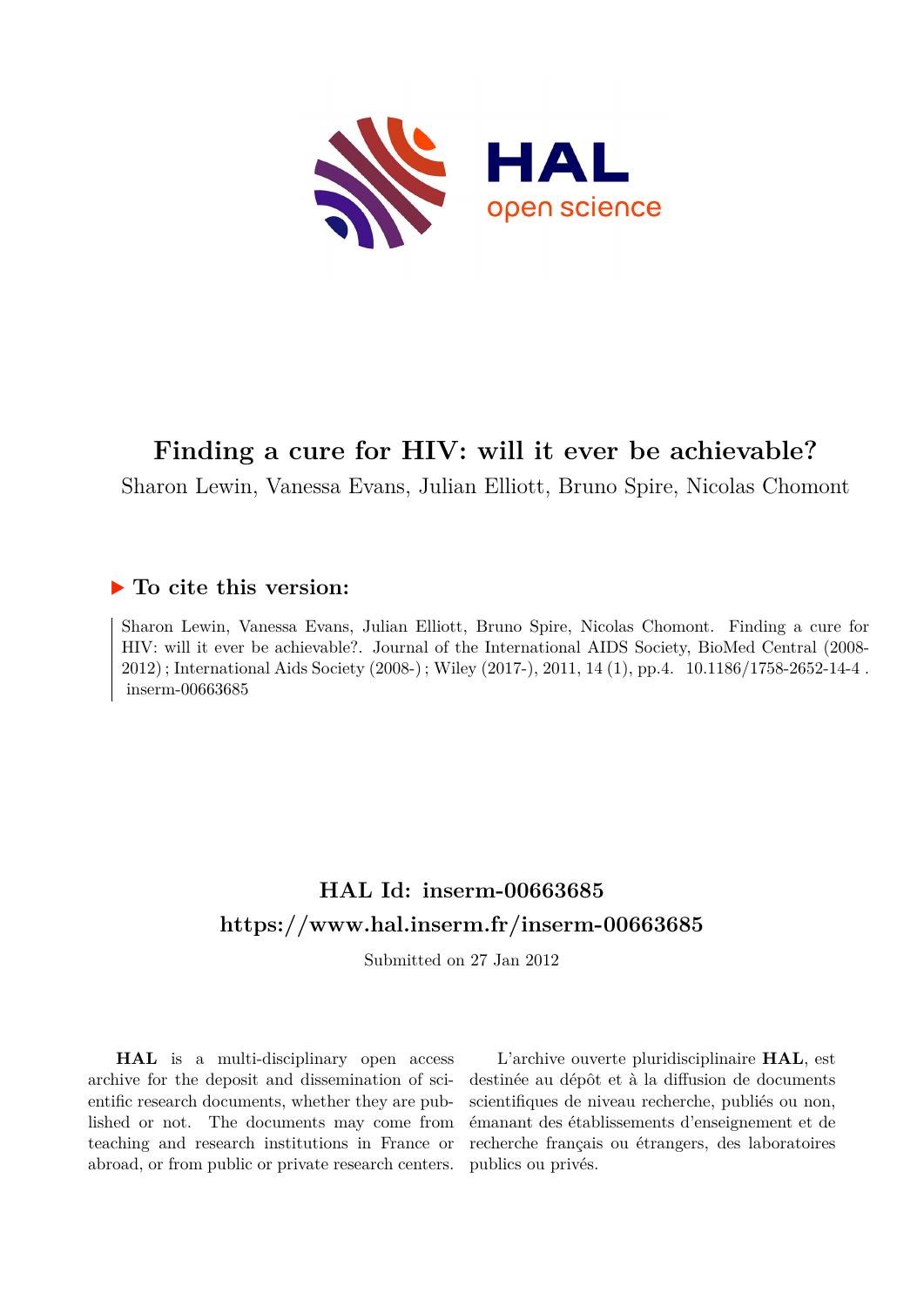### **COMMENTARY** COMMENTARY **COMMENTARY**



# Finding a cure for HIV: will it ever be achievable?

Sharon R Lewin<sup>1,2,3\*</sup>, Vanessa A Evans<sup>1</sup>, Julian H Elliott<sup>1,2,3</sup>, Bruno Spire<sup>4,5,6</sup>, Nicolas Chomont<sup>7</sup>

#### Abstract

Combination antiretroviral therapy (cART) has led to a major reduction in HIV-related mortality and morbidity. However, HIV still cannot be cured. With the absence of an effective prophylactic or therapeutic vaccine, increasing numbers of infected people, emerging new toxicities secondary to cART and the need for life-long treatment, there is now a real urgency to find a cure for HIV.

There are currently multiple barriers to curing HIV. The most significant barrier is the establishment of a latent or "silent" infection in resting CD4+ T cells. In latent HIV infection, the virus is able to integrate into the host cell genome, but does not proceed to active replication. As a consequence, antiviral agents, as well as the immune system, are unable to eliminate these long-lived, latently infected cells. Reactivation of latently infected resting CD4+ T cells can then re-establish infection once cART is stopped. Other significant barriers to cure include residual viral replication in patients receiving cART, even when the virus is not detectable by conventional assays. In addition, HIV can be sequestered in anatomical reservoirs, such as the brain, gastrointestinal tract and genitourinary tract.

Achieving either a functional cure (long-term control of HIV in the absence of cART) or a sterilizing cure (elimination of all HIV-infected cells) remains a major challenge. Several studies have now demonstrated that treatment intensification appears to have little impact on latent reservoirs. Some potential and promising approaches that may reduce the latent reservoir include very early initiation of cART and the use of agents that could potentially reverse latent infection.

Agents that reverse latent infection will promote viral production; however, simultaneous administration of cART will prevent subsequent rounds of viral replication. Such drugs as histone deacetylase inhibitors, currently used and licensed for the treatment of some cancers, or activating latently infected resting cells with cytokines, such as IL-7 or prostratin, show promising results in reversing latency in vitro when used either alone or in combination. In order to move forward toward clinical trials that target eradication, there needs to be careful consideration of the risks and benefits of these approaches, agreement on the most informative endpoints for eradication studies and greater engagement of the infected community.

#### Introduction

The XI International AIDS Conference in Vancouver in 1996 marked the beginning of the great success story of combination antiretroviral therapy (cART). Over the past 15 years, mortality and morbidity from HIV has fallen dramatically in both resource-poor and resourcerich countries [[1-3](#page-6-0)]. Treatment has become simpler and less toxic, and more than 5 million people in low- and middle-income countries are now receiving cART [[4](#page-6-0)]. Despite these major successes, and in the absence of an

Full list of author information is available at the end of the article



effective vaccine, the need to find a cure for HIV is even more urgent now, in 2010, than ever before.

#### **Discussion**

#### Why do we need a cure for HIV?

Even with the major successes of cART, full life expectancy for patients living with HIV has not been restored. In a prospective study of 3990 HIV-infected individuals and 379,872 HIV-uninfected controls in Denmark, the probability of survival was examined in the period prior to cART (1995-1996), during early cART (1997-1999) and during late cART (2000-2005) [[5\]](#page-6-0). There was a clear and substantial increase in survival following the introduction of cART in the late 1990s. However, even in the late cART period, life expectancy remained

© 2011 Lewin et al; licensee BioMed Central Ltd. This is an Open Access article distributed under the terms of the Creative Commons Attribution License [\(http://creativecommons.org/licenses/by/2.0](http://creativecommons.org/licenses/by/2.0)), which permits unrestricted use, distribution, and reproduction in any medium, provided the original work is properly cited.

<sup>\*</sup> Correspondence: [s.lewin@alfred.org.au](mailto:s.lewin@alfred.org.au)

<sup>&</sup>lt;sup>1</sup>Department of Medicine, Monash University, (99 Commercial Rd), Melbourne, (3004), Australia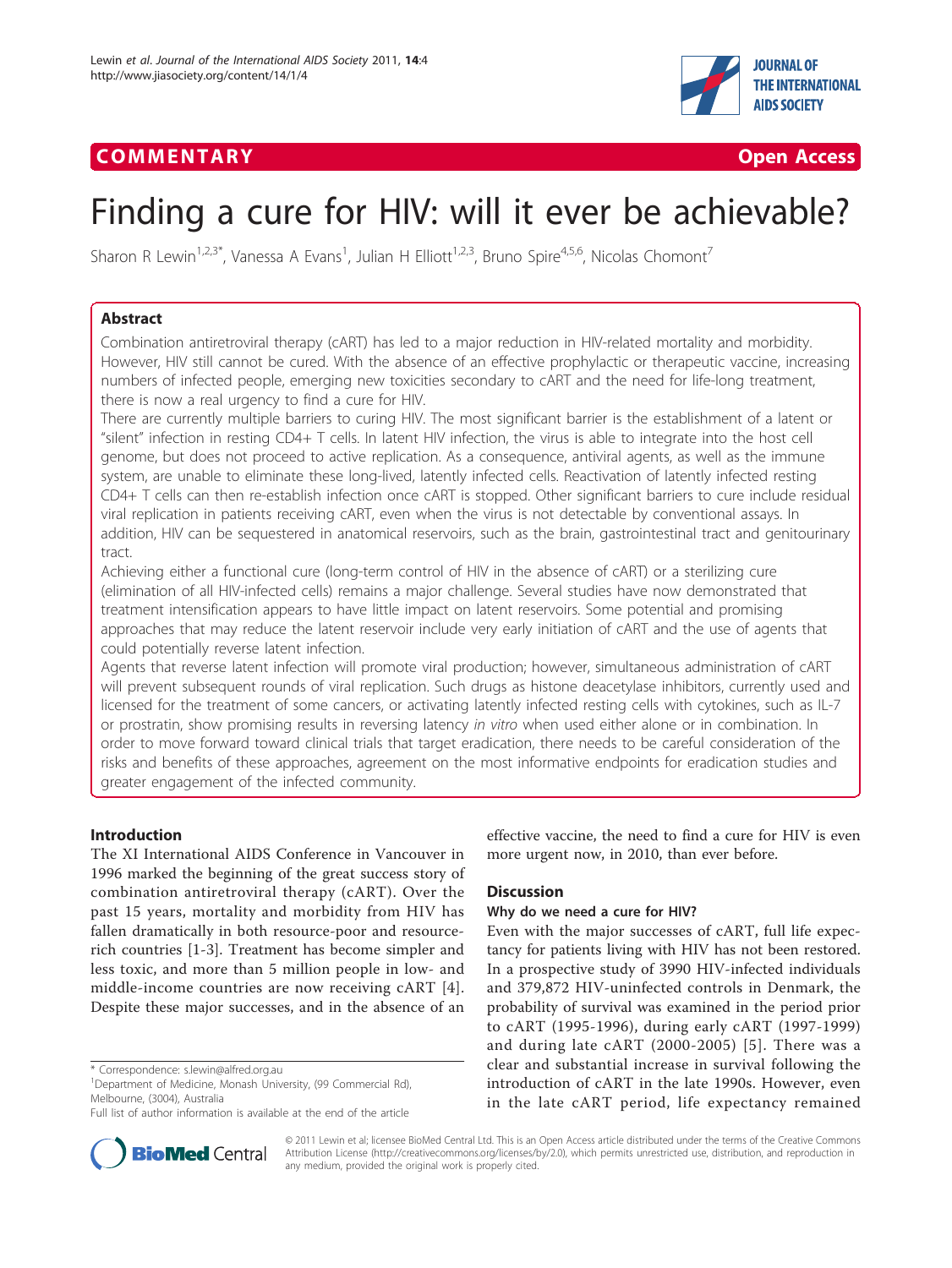significantly less than population controls. In fact, the chance of a person with HIV reaching the age of 70 was 50% that of uninfected population controls. These findings are consistent with observations from other large cohort studies [\[6\]](#page-6-0).

The incidence of significant morbidity remains elevated despite successful cART due to complex interactions between drug toxicity [[7\]](#page-6-0), persistent inflammation [[8\]](#page-6-0) and risk behaviours [[9\]](#page-6-0). Multiple studies have demonstrated that people living with HIV are at increased risk of cardiovascular disease, metabolic disorders, neurocognitive abnormalities, liver and renal disease, bone disorders, malignancy and frailty (reviewed in [[10\]](#page-6-0)). As a consequence, managing the complex care needs of HIV-infected individuals remains a major challenge.

Finally, despite the clear need for universal access to cART and the ongoing expansion in health systems, there remains a lack of financial resources to support life-long treatment, for everyone in need of treatment. Reaching all those in need of treatment is getting harder as donor contributions stabilize and treatment recommendations shift towards earlier initiation of cART [[11,12\]](#page-6-0), which will increase the population of people judged to be in need of treatment. Furthermore, new HIV infections continue to outpace the number of people starting treatment. Even during the rapid scale up of access to cART in recent years, for every two people starting cART, there were five new infections [\[13](#page-6-0)]. This imbalance is unlikely to be reversed in the near future despite evidence that global HIV incidence is now declining [[14\]](#page-6-0) and the promise of more effective biomedical interventions, including circumcision and tenofovir-containing microbicides [\[15,16\]](#page-6-0).

Recent work, commissioned by the Clinton Foundation as part of the AIDS 2031 Project, has modelled the total projected annual AIDS resource requirements for low-and middle-income countries if cART scale up continues at current rates [\[17\]](#page-6-0). If HIV treatment is initiated at a CD4 count of 200 cells/ $\text{mm}^3$  and 40% cART coverage is achieved, the estimated costs by 2031 are predicted to approach \$25 billion per year. If cART coverage instead reaches 80% by 2031, the annual cost of treatment is predicted to reach almost \$35 billion [[17](#page-6-0)]. Under this scenario, which is broadly consistent with the international community's commitment to universal access, the predicted cost of HIV treatment alone will account for almost half the US foreign aid budget by 2016 [\[13](#page-6-0)].

#### Current barriers to curing HIV

Following cART, HIV RNA in blood rapidly reduces to undetectable levels (<50 copies/ml). However, regardless of whether the patient has been on treatment for two years or 15 years, whether they have been on three drugs or six drugs, whether they started treatment within one year or 10 years of infection, as soon as treatment is stopped, the virus rapidly rebounds. The question then is: where is the virus sitting while the patient has a viral load of less than 50 copies/ml?

More than 10 years ago, several groups identified the persistence of virus in long-lived latently infected cells, measured as HIV DNA. They demonstrated that upon stimulation, these silent viral genomes can be reactivated and subsequently produce infectious viral particles [[18-20\]](#page-6-0). More recently, using a highly sensitive assay that detects HIV RNA in plasma down to 1 copy/ml, several groups have shown persistent low-level viremia of around 3-5 copies/ml in 80% of patients [[21,22](#page-6-0)]. In other words, there is no such thing as an undetectable viral load and the virus clearly persists. Currently, some of the major research questions are: what is contributing to this low-level viremia and persistent DNA, and will it ever be possible to eliminate this residual virus?

There are likely to be at least three major barriers to curing HIV. These include the persistence of long-lived, latently infected cells, residual viral replication and anatomical reservoirs. Latently infected cells are predominantly resting CD4+ T cells [\[18-20\]](#page-6-0), but also include other long-lived cells, such as monocyte/macrophages [[23](#page-6-0)] and astrocytes [[24,25](#page-6-0)]. Latency represents the biggest challenge to finding a cure.

In vivo, HIV latency occurs in resting CD4+ T cells either as pre-integration or post-integration latency. Preintegration latency refers to unintegrated HIV DNA that is unstable and will either degrade or will integrate into the host cell genome, usually following cell activation [[26](#page-6-0)]. Post-integration latency refers to the presence of integrated HIV DNA in cells that are not actively producing viral particles. The major reservoir of cells that harbour post-integration latency in vivo are resting memory CD4+ T cells [[27,28\]](#page-6-0). Once integration occurs, the virus can persist in these cells for long periods of time, unaffected by antiretroviral drugs or host immune recognition [\[19,29](#page-6-0)]. Post-integration latency is therefore critical for the maintenance of the HIV latent reservoir.

In activated CD4+ T cells, the virus life cycle is efficient, with rapid integration, virion production and subsequent death of the infected cells. In contrast, infection of resting CD4+ T cells is difficult to establish in vitro due to multiple blocks in the viral life cycle [[30,31\]](#page-6-0). However, resting CD4+ T cells are clearly infected in vivo [[32,33](#page-7-0)], as well as ex vivo, in tissue blocks [[34,35\]](#page-7-0), and contain stable integrated forms of HIV.

In vitro, our group has clearly demonstrated that latent infection can be established in CD4+ resting memory T cells, following incubation with multiple chemokines that bind to the chemokine receptors highly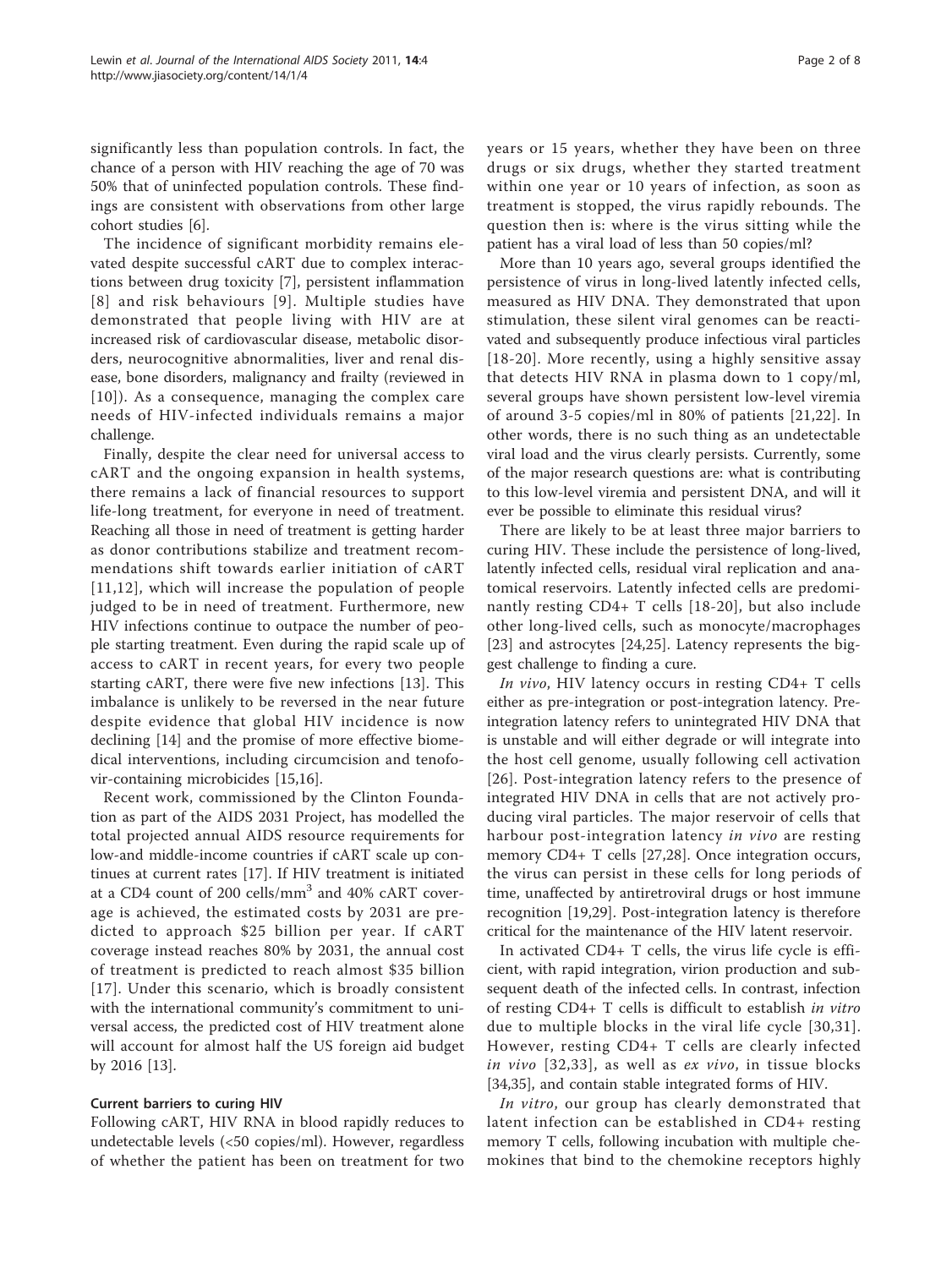expressed on resting CD4+ T cells [[36,37\]](#page-7-0). Studies such as this support the hypothesis that latency can result from direct infection of resting memory CD4+ T cells, possibly as a result of exposure to soluble factors found in lymphoid tissues. An alternative possibility for infection of resting CD4+ T cells is the reversion of an infected, activated cell to a resting state, which has also been demonstrated in vitro [\[38](#page-7-0)-[40\]](#page-7-0) (Figure 1).

These latently infected CD4+ T cells are thought to be extremely long lived [\[41\]](#page-7-0); however, it is highly likely that this pool of cells is also maintained by homeostatic proliferation [[27](#page-6-0)]. Latently infected cells can intermittently release virus following activation, making them a major barrier to cure. Latency was originally described in one particular subset of CD4+ T cells called central memory T cells. Because these cells can persist for decades, they ensure the maintenance of long-lasting cellular immunity, but also constitute an extremely stable cellular reservoir for the virus [[18,19](#page-6-0)].

Over the past few years, several groups have identified that latency can exist in a range of CD4+ T cell subsets, including transitional memory T cells, naïve T cells, thymocytes and multipotent progenitor cells or stem cells [[27,](#page-6-0)[42](#page-7-0)-[44\]](#page-7-0). Together, these cells constitute the latent reservoir. There is also some indirect evidence that the normal process of homeostatic proliferation maintains the number of latently infected naïve and transitional memory cells. Following mitotic cell division, both daughter cells contain integrated HIV DNA, meaning that this reservoir may be replenished or even increase in size on cART [\[27,](#page-6-0)[44\]](#page-7-0).

The alternative explanation for persistent virus is that there is ongoing virus replication in activated T cells. In



other words, cART is effective, but not 100% effective. However, it is currently unclear how much residual replication contributes to HIV persistence. There are several pieces of evidence that argue against residual replication, including the very stable sequence of lowlevel viremia in plasma [[45](#page-7-0),[46](#page-7-0)] and the absence of drugresistant virus in either plasma or CD4+ T cells [[47,48\]](#page-7-0).

Finally, we know that HIV can hide in anatomical reservoirs, such as the brain [\[49\]](#page-7-0), the gastrointestinal tract [[50](#page-7-0)] and the genital tract [\[51](#page-7-0)]. In the gastrointestinal tract of patients receiving cART, persisting infected cells are almost 10 times more frequent than in blood [[50,52](#page-7-0)]. In these anatomical sites, virus can persist in activated, replicating cells, as well as long-lived, latently infected cells, such as dendritic cells, macrophages and astrocytes. These sites may also have unique barriers to entry of cART, which limit the penetration of drugs.

#### What type of cure might ultimately be achievable?

There are two potential strategies for cure. The first is what we might consider an "infectious diseases model" of cure, where the pathogen is treated and it disappears all together. This would require the elimination of all HIV-infected cells and for patients to have an HIV RNA count of less than 1 copy/ml. This is now commonly referred to as a sterilizing cure. The alternative approach would be to aim for remission or what we might consider a "cancer model" of cure, where an individual would have long-term health in the absence of treatment, with perhaps low-level viremia at less than 50 copies/ml. This is commonly referred to as a functional cure (Table 1).

There are examples of both a sterilizing and functional cure that we need to learn from when designing new strategies for curing HIV. The recent case report of a German patient with acute myeloid leukemia, who received a bone marrow transplant from a donor who was resistant to HIV, is the only current example of a sterilizing cure [[53](#page-7-0)]. The bone marrow donor carried a mutation in the CCR5 gene, a 32-base pair deletion, which knocks out expression of CCR5, the major coreceptor for HIV. Following transplantation, the patient stopped cART due to interactions with his chemotherapeutic drugs. Interestingly, virus did not rebound in the

|  |  |  |  | Table 1 Overall potential strategies for curing HIV |  |  |  |
|--|--|--|--|-----------------------------------------------------|--|--|--|
|--|--|--|--|-----------------------------------------------------|--|--|--|

| Sterilizing cure                         | <b>Functional cure</b>                        |
|------------------------------------------|-----------------------------------------------|
| Infectious diseases model                | Cancer model                                  |
| Cure                                     | Remission                                     |
| Elimination of all HIV-infected<br>cells | Long-term health in the absence of<br>$c$ ART |
| $HIV$ RNA <1 copy/ml                     | HIV RNA <50 copies/ml                         |

cART, combination antiretroviral therapy.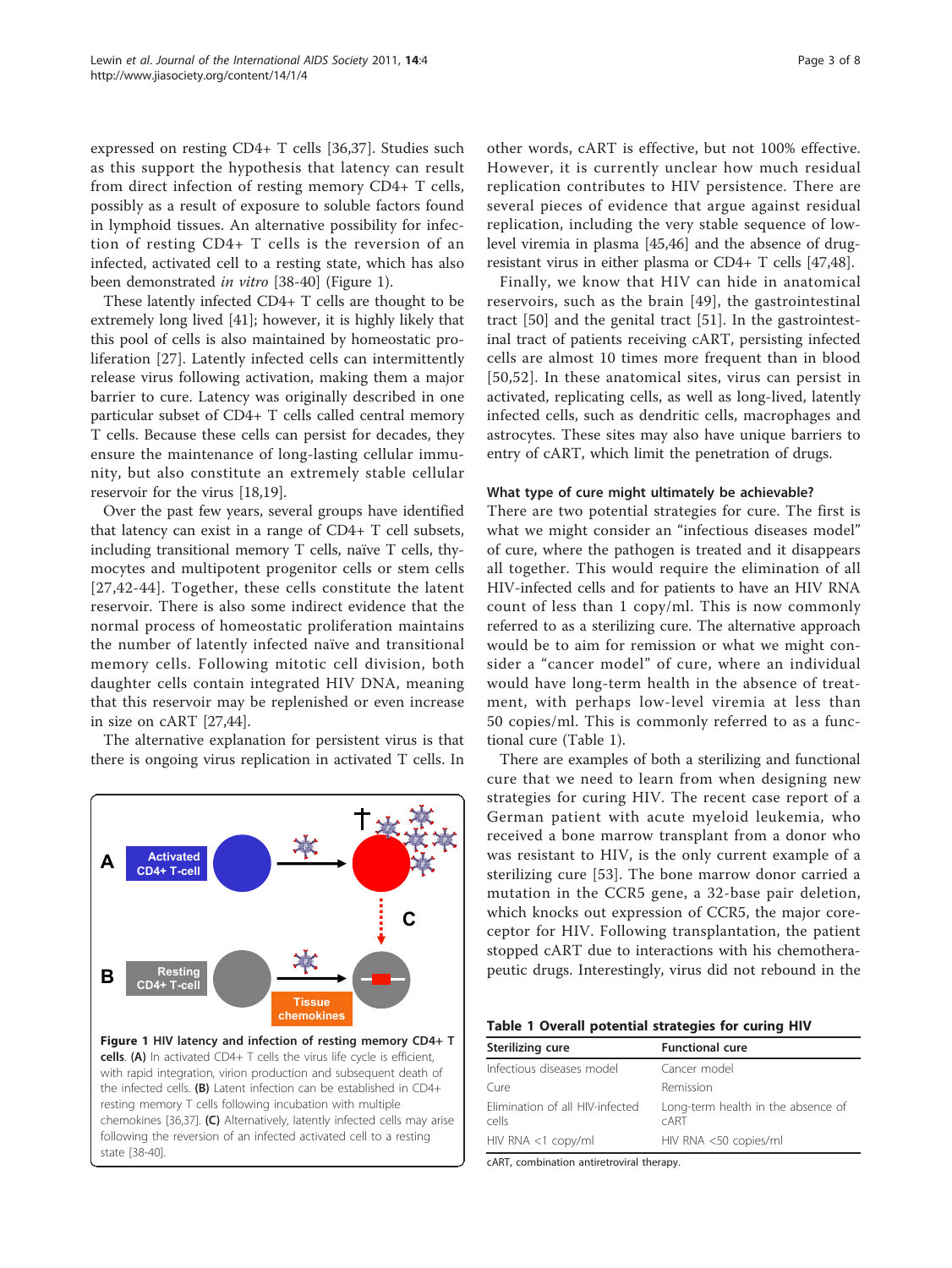blood of this patient, and in more detailed studies, including multiple biopsies of his gastrointestinal tract, analysis of his cerebrospinal fluid (CSF) and lymph nodes, there were no detectable signs of HIV. The patient is now more than three years post transplant and HIV is still not detected. While a strategy of using bone marrow transplantation with a CCR5 mutant donor is not a realistic cure for HIV given the toxicity of the treatment, we need to comprehensively study this patient to fully understand how and why HIV was eliminated.

Elite controllers are another group that will teach us a lot about trying to achieve a functional cure. Elite controllers represent a unique group of patients who are able to achieve a consistent HIV RNA of less than 50 copies/ml in the absence of treatment [[54](#page-7-0)]. There have been multiple studies examining the role of genetics, the virus and the immune response in elite controllers [[55-57](#page-7-0)]. A consistent result from this work is the persistence of a robust HIV-specific T cell response in elite controllers, providing supportive evidence that inducing an effective immune response, perhaps via vaccination, may be a strategy to achieving a functional cure.

However, to date, the use of therapeutic vaccination in patients receiving cART has not been successful [\[58](#page-7-0)]. It is also important to note that approximately 7% of elite controllers experience a decline in their CD4+ T cells despite maintaining a viral load of less than 50 copies/ ml. Ongoing virus replication and evolution, in addition to enhanced immune activation, has also been observed in these patients [\[55,59](#page-7-0)].

#### Future and current strategies for cure Treatment intensification

There have been a number of studies that have looked at the effect of treatment intensification on residual virus in patients receiving cART. These studies have included the addition of agents, such as Enfuvirtide, additional protease inhibitors or Raltegravir, to an already suppressive regimen [\[60-63\]](#page-7-0). Disappointingly, none of these studies have demonstrated any decline in low-level viremia or cell-associated HIV DNA. In addition, recently two small, non-randomized studies showed that treatment intensification had no significant effect on residual virus infection in the gastrointestinal tract  $(n = 7)$  [[63](#page-7-0)] or in the cerebrospinal fluid  $(n = 10)$ [[64](#page-7-0)]. Larger, randomized studies with longer follow up are still required to determine if treatment intensification may have any impact on persistent virus infection.

In one study, patients were randomized to Raltegravir intensification or to continue their current suppressive cART regimen. The addition of Raltegravir led to an increase in 2LTR circles within two weeks in one-third of patients, consistent with evidence of residual viral replication, although there was still no change in persistent low-level HIV RNA or cell-associated DNA, following intensification [[62](#page-7-0)]. Therefore, although this study did not show an impact on the latent reservoir, the presence of active virus replication in some patients has significant implications for designing studies that may promote virus replication from latently infected cells.

#### Early treatment

Early treatment may be a potential strategy to reduce or even control the number of persistent latently infected cells. Several groups have demonstrated that the number of infected cells, as measured by cell-associated HIV DNA, decreases to a significantly lower level if treatment is initiated during acute rather than chronic infection [[65](#page-7-0),[66](#page-8-0)]. Additionally, a recent longitudinal study demonstrated that in five of 32 (16%) patients who initiated treatment during acute infection, a viral load of less than 50 copies/ml was maintained after stopping cART (median of 77 months) [[66](#page-8-0)].

However, this study was in contrast to many other reports of viral rebound in nearly all patients following cessation of cART, even when initiated during acute infection [[67,68](#page-8-0)]. Why some but not all patients are able to control infection following treatment during acute infection is unclear. The role of very early treatment initiation in limiting seeding of the HIV reservoir, as well as preserving the immune responses capable of controlling HIV replication, requires further investigation.

#### Elimination of latently infected T cells

One strategy to eliminate latently infected cells is to convert these cells into activated cells. Activation of latently infected T cells would induce virus production and subsequent cell death, while further rounds of infection would be blocked by cART. IL-7 is a cytokine that can effectively do this in the laboratory [\[69\]](#page-8-0). IL-7 has also recently been shown to be safe and well tolerated in patients with HIV infection [[70,71\]](#page-8-0). One concern, however, with IL-7 is that this cytokine may also induce the proliferation of latently infected cells without activating them [[27](#page-6-0)]. IL-7 is currently undergoing clinical trials (ERAMUNE,<http://www.clinicaltrials.gov>), as a strategy to reduce the size of the latent reservoir, and results of this trial are awaited with high interest.

There are alternative compounds, such as prostratin, that can promote T cell activation and HIV transcription *in vitro* [\[72](#page-8-0)]. However, prostratin has not yet been trialled in any human studies.

Alternatively, a more targeted approach would be to turn on the HIV genes within the latently infected cells. In a latently infected cell, the HIV genes are silent and turned off. Histone deacetylase inhibitors (HDACi) are drugs that can modify gene expression by changing the acetylation state of genes. These drugs are also able to turn HIV genes on in latently infected cells in vitro.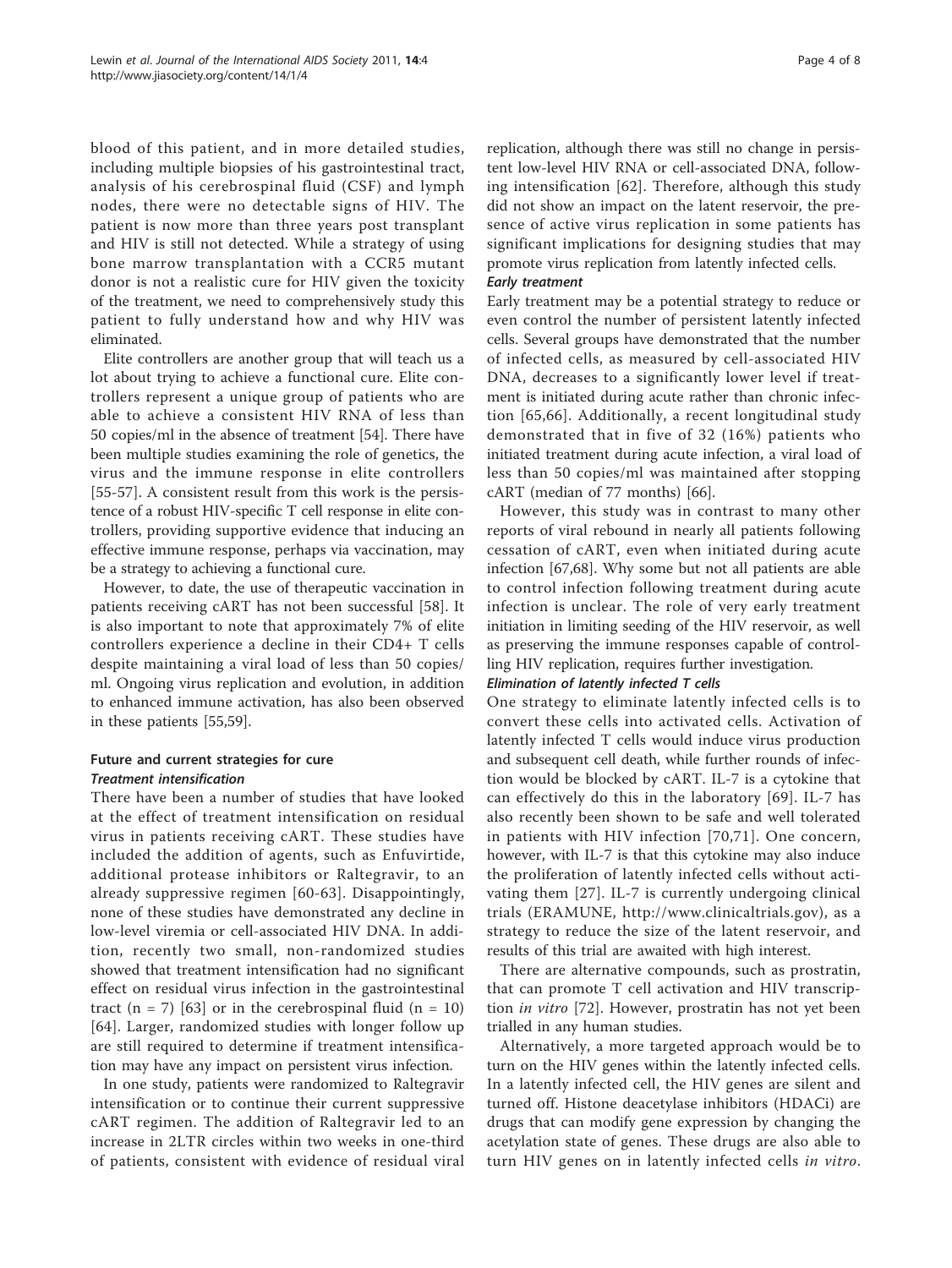In cancer cells, HDACi induce cell death of the malignant cells and many HDACi are now in advanced clinical development for the treatment of different cancers [[73](#page-8-0),[74](#page-8-0)]. Although valproic acid, a relatively weak HDACi, showed promising effects in a small pilot study [[75\]](#page-8-0), further retrospective studies failed to demonstrate any benefit from this intervention [[76-78](#page-8-0)].

A far more potent HDACi, Vorinostat (also called SAHA), is already licensed for the treatment of cutaneous T cell lymphoma, is well tolerated in humans, and has significant activity in promoting HIV or turning HIV genes on in vitro [[79,80](#page-8-0)]. Other drugs, such as methylation inhibitors, have a similar effect in promoting HIV transcription in latently infected cells. The most potent effect observed in laboratory models, however, results when a combination of drugs is used [[72,81](#page-8-0)]. It is therefore likely that the elimination of latently infected cells in vivo will require the addition of more than a single drug to a patient's cART regimen.

None of these strategies, however, specifically target HIV-infected cells, and latently infected cells are rare. On average, they occur one in a million, or one in a 100,000 cells [[18](#page-6-0)]. Therefore, these current strategies could potentially have effects on uninfected cells leading to toxicities and, therefore, the risk benefit of these strategies needs to be carefully evaluated.

#### Making cells resistant to HIV

Future strategies aimed at making CD4+ T cells resistant to HIV are also currently being investigated, which would ultimately allow for the cessation of cART. Some approaches have included gene therapy to reduce expression of the chemokine receptor CCR5. This has been successfully performed in mice through the introduction of a zinc finger nuclease, which inhibits CCR5 expression, into the CD34+ hemapoietic progenitor cells. This led to a reduction in the expression of CCR5, and following HIV infection of these mice, CD4+ T cells did not decline [[82\]](#page-8-0).

An alternative approach is to use RNA-based gene therapy to reduce CCR5 expression, as well as specifically inhibit HIV replication [\[83\]](#page-8-0). This approach was recently tested in four HIV-infected patients with AIDS-associated lymphoma, who received a transplant with three RNAbased gene products as part of the transplant. The investigators demonstrated that this procedure was safe and that the transferred genes persisted in a subset of cells for 24 months. Although widespread use of these therapies is many years away, these results are encouraging for the possible development of a gene therapy-based treatment strategy that may achieve a functional cure.

#### What are the main priorities now?

First, universal access to cART still remains the major priority for the management of patients with HIV. cART will always be a part of any strategy that may lead to a cure. Second, there is an urgent need for clinical trials. There are several compounds that look promising in the laboratory, including vorinostat and IL-7. It is highly likely that a combination of approaches will be needed together with cART intensification. These studies are likely to have the greatest possibility of success in patients who initiated cART shortly after acute infection.

Importantly, more active community engagement in this work is critical. Basic science issues are often perceived as highly technical and without impact on the daily lives of infected or affected communities. It is, however, crucial for community representatives and basic science researchers to work together to systematically address the barriers and challenges that hold us back from finding a cure.

Clinical trials will be needed to move the field forward and it is essential that affected communities are involved in these efforts as true partners. For example, it is important that community representatives are involved in longer term strategic planning for eradication studies, as well as the planning of individual studies. Community members should be invited to join the steering committees, advisory boards, and data safety and monitoring boards of these studies. Additionally, they should join together with health professionals in raising the awareness and understanding of issues related to HIV persistence and potential eradication. Such an alliance will also be critical for increasing the funding support for basic science research in the field of HIV.

As we move forward into clinical trials, we also need to carefully consider what the most appropriate endpoints should be. Can we use surrogate markers of the reservoir, including HIV DNA and plasma viremia? Are there circumstances in which it will be acceptable to trial treatment interruption with the well-documented risks of viral rebound [\[84\]](#page-8-0)?

#### Conclusions

We should not continue to accept that HIV is a longterm chronic illness that commits patients to life-long treatment and associated toxicities. We should not accept that life-long treatment may not be available to all who need it. A cure will need a great scientific advance, but we will not achieve a cure with science alone. We need scientists, clinicians, affected communities, industry, politicians and government to embrace the challenge and work together towards finding a cure for HIV.

#### Acknowledgements

This article is based in parts on the plenary talk by Sharon Lewin presented at the XVIII International AIDS Conference in Vienna, Austria (July 2010).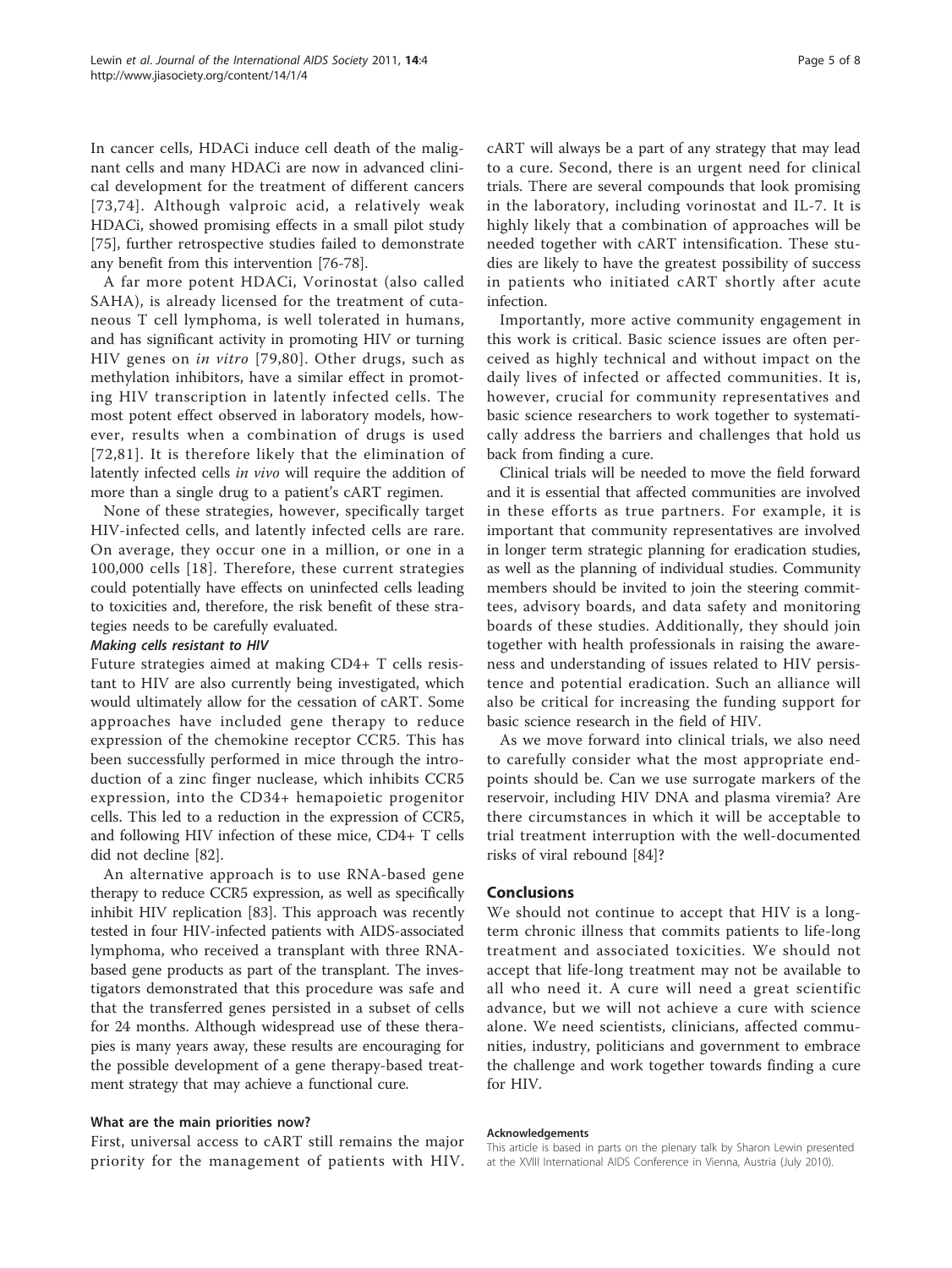#### <span id="page-6-0"></span>Author details

<sup>1</sup>Department of Medicine, Monash University, (99 Commercial Rd), Melbourne, (3004), Australia. <sup>2</sup>Infectious Diseases Unit, Alfred Hospital, (85 Commercial Rd), Melbourne, (3004), Australia. <sup>3</sup>Centre of Virology, Burnet Institute, (85 Commercial Rd), Melbourne, (3004), Australia. <sup>4</sup>SE4S, INSERM UMR 912, (23 rue Stanislas Torrents), Marseille, (13006), France. <sup>5</sup>SE4S, Université de la Méditerranée, IRD, (23 rue Stanislas Torrents), Marseille, (13006), France. <sup>6</sup>AIDES, (14 rue Scandicci, Pantin (93508), France. <sup>7</sup>Vaccine and Gene Therapy Institute, (11350 SW Village Parkway), Port St Lucie, (34987), FL, USA.

#### Authors' contributions

SRL wrote the manuscript. VAE prepared the figure and table and contributed to the critical revision of the manuscript. JHE, BS and NC reviewed the manuscript and provided helpful comments. All authors read and approved the final manuscript.

#### Competing interests

The authors declare that they have no competing interests.

Received: 12 October 2010 Accepted: 24 January 2011 Published: 24 January 2011

#### References

- Mocroft A, Ledergerber B, Katlama C, Kirk O, Reiss P, d'Arminio Monforte A, Knysz B, Dietrich M, Phillips AN, Lundgren JD: [Decline in the AIDS and](http://www.ncbi.nlm.nih.gov/pubmed/12853195?dopt=Abstract) [death rates in the EuroSIDA study: an observational study.](http://www.ncbi.nlm.nih.gov/pubmed/12853195?dopt=Abstract) Lancet 2003, 362:22-29.
- 2. Palella FJ Jr, Delaney KM, Moorman AC, Loveless MO, Fuhrer J, Satten GA, Aschman DJ, Holmberg SD: [Declining morbidity and mortality among](http://www.ncbi.nlm.nih.gov/pubmed/9516219?dopt=Abstract) [patients with advanced human immunodeficiency virus infection. HIV](http://www.ncbi.nlm.nih.gov/pubmed/9516219?dopt=Abstract) [Outpatient Study Investigators.](http://www.ncbi.nlm.nih.gov/pubmed/9516219?dopt=Abstract) The New England Journal of Medicine 1998, 338:853-860.
- 3. Braitstein P, Brinkhof MW, Dabis F, Schechter M, Boulle A, Miotti P, Wood R, Laurent C, Sprinz E, Seyler C, Bangsberg DR, Balestre E, Sterne JA, May M, Egger M: [Mortality of HIV-1-infected patients in the first year of](http://www.ncbi.nlm.nih.gov/pubmed/16530575?dopt=Abstract) [antiretroviral therapy: comparison between low-income and high](http://www.ncbi.nlm.nih.gov/pubmed/16530575?dopt=Abstract)[income countries.](http://www.ncbi.nlm.nih.gov/pubmed/16530575?dopt=Abstract) Lancet 2006, 367:817-824.
- WHO, UNAIDS, UNICEF: Towards universal access: scaling up priority HIV/AIDS interventions in the health sector: Progress report 2010 [\[http://www.who.int/](http://www.who.int/hiv/mediacentre/universal_access_progress_report_en.pdf) [hiv/mediacentre/universal\\_access\\_progress\\_report\\_en.pdf\]](http://www.who.int/hiv/mediacentre/universal_access_progress_report_en.pdf).
- 5. Lohse N, Hansen AB, Pedersen G, Kronborg G, Gerstoft J, Sorensen HT, Vaeth M, Obel N: [Survival of persons with and without HIV infection in](http://www.ncbi.nlm.nih.gov/pubmed/17227932?dopt=Abstract) [Denmark, 1995-2005.](http://www.ncbi.nlm.nih.gov/pubmed/17227932?dopt=Abstract) Ann Intern Med 2007, 146:87-95.
- 6. Neuhaus J, Angus B, Kowalska JD, La Rosa A, Sampson J, Wentworth D, Mocroft A: [Risk of all-cause mortality associated with nonfatal AIDS and](http://www.ncbi.nlm.nih.gov/pubmed/20177360?dopt=Abstract) [serious non-AIDS events among adults infected with HIV.](http://www.ncbi.nlm.nih.gov/pubmed/20177360?dopt=Abstract) AIDS 2010, 24:697-706.
- 7. Friis-Moller N, Sabin CA, Weber R, d'Arminio Monforte A, El-Sadr WM, Reiss P, Thiebaut R, Morfeldt L, De Wit S, Pradier C, Calvo G, Law MG, Kirk O, Phillips AN, Lundgren JD: [Combination antiretroviral therapy and](http://www.ncbi.nlm.nih.gov/pubmed/14627784?dopt=Abstract) [the risk of myocardial infarction.](http://www.ncbi.nlm.nih.gov/pubmed/14627784?dopt=Abstract) The New England Journal of Medicine 2003, 349:1993-2003.
- 8. Neuhaus J, Jacobs DR Jr, Baker JV, Calmy A, Duprez D, La Rosa A, Kuller LH, Pett SL, Ristola M, Ross MJ, Shlipak MG, Tracy R, Neaton JD: [Markers of](http://www.ncbi.nlm.nih.gov/pubmed/20446848?dopt=Abstract) [inflammation, coagulation, and renal function are elevated in adults](http://www.ncbi.nlm.nih.gov/pubmed/20446848?dopt=Abstract) [with HIV infection.](http://www.ncbi.nlm.nih.gov/pubmed/20446848?dopt=Abstract) *J Infect Dis* 2010, 201:1788-1795.
- 9. Friis-Moller N, Weber R, Reiss P, Thiebaut R, Kirk O, d'Arminio Monforte A, Pradier C, Morfeldt L, Mateu S, Law M, El-Sadr W, De Wit S, Sabin CA, Phillips AN, Lundgren JD: [Cardiovascular disease risk factors in HIV](http://www.ncbi.nlm.nih.gov/pubmed/12819520?dopt=Abstract) patients–[association with antiretroviral therapy. Results from the DAD](http://www.ncbi.nlm.nih.gov/pubmed/12819520?dopt=Abstract) [study.](http://www.ncbi.nlm.nih.gov/pubmed/12819520?dopt=Abstract) AIDS 2003, 17:1179-1193.
- 10. Deeks SG, Phillips AN: [HIV infection, antiretroviral treatment, ageing, and](http://www.ncbi.nlm.nih.gov/pubmed/19171560?dopt=Abstract) [non-AIDS related morbidity.](http://www.ncbi.nlm.nih.gov/pubmed/19171560?dopt=Abstract) BMJ 2009, 338:a3172.
- 11. World Health Organization: Antiretroviral therapy for HIV infection in adults and adolescents: recommendations for a public health approach. 2010 [\[http://www.who.int/hiv/pub/arv/adult2010/en/index.html\]](http://www.who.int/hiv/pub/arv/adult2010/en/index.html).
- 12. Department of Health and Human Services (DHHS): Panel on Antiretroviral Guidelines for Adults and Adolescents. Guidelines for the use of antiretroviral agents in HIV-1-infected adults and adolescents.

Department of Health and Human Services. 2009 [[http://aidsinfo.nih.gov/](http://aidsinfo.nih.gov/contentfiles/AdultandAdolescentGL.pdf) [contentfiles/AdultandAdolescentGL.pdf\]](http://aidsinfo.nih.gov/contentfiles/AdultandAdolescentGL.pdf).

- 13. Bongaarts J, Over M: [Public health. Global HIV/AIDS policy in transition.](http://www.ncbi.nlm.nih.gov/pubmed/20538936?dopt=Abstract) Science 2010, 328:1359-1360.
- 14. UNAIDS: AIDS Epidemic Update. 2009.
- 15. Abdool Karim Q, Abdool Karim SS, Frohlich JA, Grobler AC, Baxter C, Mansoor LE, Kharsany AB, Sibeko S, Mlisana KP, Omar Z, Gengiah TN, Maarschalk S, Arulappan N, Mlotshwa M, Morris L, Taylor D: [Effectiveness](http://www.ncbi.nlm.nih.gov/pubmed/20643915?dopt=Abstract) [and safety of tenofovir gel, an antiretroviral microbicide, for the](http://www.ncbi.nlm.nih.gov/pubmed/20643915?dopt=Abstract) [prevention of HIV infection in women.](http://www.ncbi.nlm.nih.gov/pubmed/20643915?dopt=Abstract) Science 2010, 329:1168-1174.
- 16. Auvert B, Taljaard D, Lagarde E, Sobngwi-Tambekou J, Sitta R, Puren A: [Randomized, controlled intervention trial of male circumcision for](http://www.ncbi.nlm.nih.gov/pubmed/16231970?dopt=Abstract) [reduction of HIV infection risk: the ANRS 1265 Trial.](http://www.ncbi.nlm.nih.gov/pubmed/16231970?dopt=Abstract) PLoS Medicine 2005, 2:e298.
- 17. Hecht R, Bollinger L, Stover J, McGreevey W, Muhib F, Madavo CE, de Ferranti D: [Critical choices in financing the response to the global HIV/](http://www.ncbi.nlm.nih.gov/pubmed/19887401?dopt=Abstract) [AIDS pandemic.](http://www.ncbi.nlm.nih.gov/pubmed/19887401?dopt=Abstract) Health Aff (Millwood) 2009, 28:1591-1605.
- 18. Chun TW, Carruth L, Finzi D, Shen X, DiGiuseppe JA, Taylor H, Hermankova M, Chadwick K, Margolick J, Quinn TC, Kuo YH, Brookmeyer R, Zeiger MA, Barditch-Crovo P, Siliciano RF: [Quantification of latent tissue](http://www.ncbi.nlm.nih.gov/pubmed/9144289?dopt=Abstract) [reservoirs and total body viral load in HIV-1 infection.](http://www.ncbi.nlm.nih.gov/pubmed/9144289?dopt=Abstract) Nature 1997, 387:183-188.
- 19. Finzi D, Blankson J, Siliciano J, Margolick J, Chadwick K, Pierson T, Smith K, Lisziewicz J, Lori F, Flexner C, Quinn T, Chaisson R, Rosenberg E, Walker B, Gange S, Gallant J, Siliciano R: [Latent infection of CD4+ T cells provides a](http://www.ncbi.nlm.nih.gov/pubmed/10229227?dopt=Abstract) [mechanism for lifelong persistence of HIV-1, even in patients on](http://www.ncbi.nlm.nih.gov/pubmed/10229227?dopt=Abstract) [effective combination therapy.](http://www.ncbi.nlm.nih.gov/pubmed/10229227?dopt=Abstract) Nat Med 1999, 5:512-517.
- 20. Wong J, Hezareh M, Gunthard H, Havlir D, Ignacio C, Spina C, Richman D: [Recovery of replication-competent HIV despite prolonged suppression](http://www.ncbi.nlm.nih.gov/pubmed/9360926?dopt=Abstract) [of plasma viremia.](http://www.ncbi.nlm.nih.gov/pubmed/9360926?dopt=Abstract) Science 1997, 278:1291-1294.
- 21. Palmer S, Maldarelli F, Wiegand A, Bernstein B, Hanna GJ, Brun SC, Kempf DJ, Mellors JW, Coffin JM, King MS: [Low-level viremia persists for at](http://www.ncbi.nlm.nih.gov/pubmed/18332425?dopt=Abstract) [least 7 years in patients on suppressive antiretroviral therapy.](http://www.ncbi.nlm.nih.gov/pubmed/18332425?dopt=Abstract) Proc Natl Acad Sci USA 2008, 105:3879-3884.
- 22. Maldarelli F, Palmer S, King MS, Wiegand A, Polis MA, Mican J, Kovacs JA, Davey RT, Rock-Kress D, Dewar R, Liu S, Metcalf JA, Rehm C, Brun SC, Hanna GJ, Kempf DJ, Coffin JM, Mellors JW: [ART suppresses plasma HIV-1](http://www.ncbi.nlm.nih.gov/pubmed/17411338?dopt=Abstract) [RNA to a stable set point predicted by pretherapy viremia.](http://www.ncbi.nlm.nih.gov/pubmed/17411338?dopt=Abstract) PLoS Pathog 2007, 3:e46.
- 23. Sonza S, Mutimer HP, Oelrichs R, Jardine D, Harvey K, Dunne A, Purcell DF, Birch C, Crowe SM: [Monocytes harbour replication-competent, non-latent](http://www.ncbi.nlm.nih.gov/pubmed/11192864?dopt=Abstract) [HIV-1 in patients on highly active antiretroviral therapy.](http://www.ncbi.nlm.nih.gov/pubmed/11192864?dopt=Abstract) AIDS 2001, 15:17-22.
- 24. Gorry P, Purcell D, Howard J, McPhee D: [Restricted HIV-1 infection of](http://www.ncbi.nlm.nih.gov/pubmed/9718129?dopt=Abstract) [human astrocytes: potential role of nef in the regulation of virus](http://www.ncbi.nlm.nih.gov/pubmed/9718129?dopt=Abstract) [replication.](http://www.ncbi.nlm.nih.gov/pubmed/9718129?dopt=Abstract) Journal of Neurovirology 1998, 4:377-386.
- 25. Churchill MJ, Wesselingh SL, Cowley D, Pardo CA, McArthur JC, Brew BJ, Gorry PR: [Extensive astrocyte infection is prominent in human](http://www.ncbi.nlm.nih.gov/pubmed/19743454?dopt=Abstract) [immunodeficiency virus-associated dementia.](http://www.ncbi.nlm.nih.gov/pubmed/19743454?dopt=Abstract) Annals of Neurology 2009, 66:253-258.
- 26. Zack JA, Haislip AM, Krogstad P, Chen IS: [Incompletely reverse-transcribed](http://www.ncbi.nlm.nih.gov/pubmed/1371173?dopt=Abstract) [human immunodeficiency virus type 1 genomes in quiescent cells can](http://www.ncbi.nlm.nih.gov/pubmed/1371173?dopt=Abstract) [function as intermediates in the retroviral life cycle.](http://www.ncbi.nlm.nih.gov/pubmed/1371173?dopt=Abstract) J Virol 1992, 66:1717-1725.
- 27. Chomont N, El-Far M, Ancuta P, Trautmann L, Procopio FA, Yassine-Diab B, Boucher G, Boulassel MR, Ghattas G, Brenchley JM, Schacker TW, Hill BJ, Douek DC, Routy JP, Haddad EK, Sekaly RP: [HIV reservoir size and](http://www.ncbi.nlm.nih.gov/pubmed/19543283?dopt=Abstract) [persistence are driven by T cell survival and homeostatic proliferation.](http://www.ncbi.nlm.nih.gov/pubmed/19543283?dopt=Abstract) Nat Med 2009, 15:893-900.
- 28. Finzi D, Hermankova M, Pierson T, Carruth L, Buck C, Chaisson R, Quinn T, Chadwick K, Margolick J, Brookmeyer R, Gallant J, Markowitz M, Ho D, Richman D, Silicano R: [Identification of a reservoir for HIV-1 in patients](http://www.ncbi.nlm.nih.gov/pubmed/9360927?dopt=Abstract) [on highly active antiretroviral therapy.](http://www.ncbi.nlm.nih.gov/pubmed/9360927?dopt=Abstract) Science 1997, 278:1295-1300.
- 29. Siliciano JD, Kajdas J, Finzi D, Quinn TC, Chadwick K, Margolick JB, Kovacs C, Gange SJ, Siliciano RF: [Long-term follow-up studies confirm the stability](http://www.ncbi.nlm.nih.gov/pubmed/12754504?dopt=Abstract) [of the latent reservoir for HIV-1 in resting CD4+ T cells.](http://www.ncbi.nlm.nih.gov/pubmed/12754504?dopt=Abstract) Nat Med 2003, 9:727-728.
- 30. Zack J, Arrigo S, Weitsman S, Go A, Haislip A, Chen I: [HIV-1 entry into](http://www.ncbi.nlm.nih.gov/pubmed/2331748?dopt=Abstract) [quiescent primary lymphocytes: molecular analysis reveals a labile,](http://www.ncbi.nlm.nih.gov/pubmed/2331748?dopt=Abstract) [latent viral structure.](http://www.ncbi.nlm.nih.gov/pubmed/2331748?dopt=Abstract) Cell 1990, 61:213-222.
- 31. Bukrinsky MI, Sharova N, Dempsey MP, Stanwick TL, Bukrinskaya AG, Haggerty S, Stevenson M: [Active nuclear import of human](http://www.ncbi.nlm.nih.gov/pubmed/1631159?dopt=Abstract)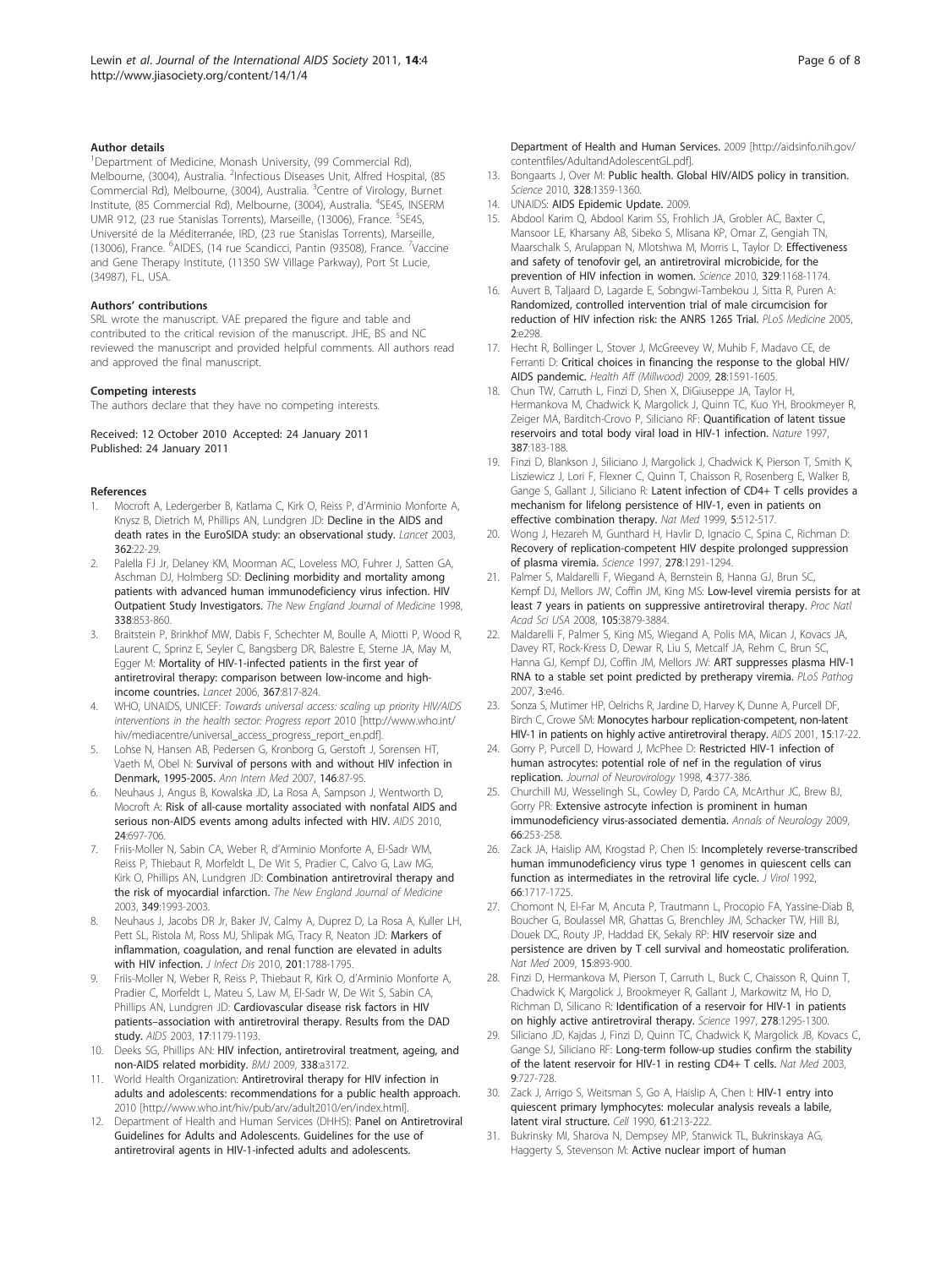<span id="page-7-0"></span>[immunodeficiency virus type 1 preintegration complexes.](http://www.ncbi.nlm.nih.gov/pubmed/1631159?dopt=Abstract) Proc Natl Acad Sci USA 1992, 89:6580-6584.

- 32. Musey LK, Krieger JN, Hughes JP, Schacker TW, Corey L, McElrath MJ: [Early](http://www.ncbi.nlm.nih.gov/pubmed/10395840?dopt=Abstract) [and persistent human immunodeficiency virus type 1 \(HIV-1\)-specific T](http://www.ncbi.nlm.nih.gov/pubmed/10395840?dopt=Abstract) [helper dysfunction in blood and lymph nodes following acute HIV-1](http://www.ncbi.nlm.nih.gov/pubmed/10395840?dopt=Abstract) [infection.](http://www.ncbi.nlm.nih.gov/pubmed/10395840?dopt=Abstract) J Infect Dis 1999, 180:278-284.
- 33. Zhang Z, Schuler T, Zupancic M, Wietgrefe S, Staskus KA, Reimann KA, Reinhart TA, Rogan M, Cavert W, Miller CJ, Veazey RS, Notermans D, Little S, Danner SA, Richman DD, Havlir D, Wong J, Jordan HL, Schacker TW, Racz P, Tenner-Racz K, Letvin NL, Wolinsky S, Haase AT: [Sexual transmission and](http://www.ncbi.nlm.nih.gov/pubmed/10558989?dopt=Abstract) [propagation of SIV and HIV in resting and activated CD4+ T cells.](http://www.ncbi.nlm.nih.gov/pubmed/10558989?dopt=Abstract) Science 1999, 286:1353-1357.
- 34. Audige A, Schlaepfer E, Bonanomi A, Joller H, Knuchel MC, Weber M, Nadal D, Speck RF: [HIV-1 does not provoke alteration of cytokine gene](http://www.ncbi.nlm.nih.gov/pubmed/14764744?dopt=Abstract) [expression in lymphoid tissue after acute infection ex vivo.](http://www.ncbi.nlm.nih.gov/pubmed/14764744?dopt=Abstract) *J Immunol* 2004, 172:2687-2696.
- 35. Eckstein DA, Penn ML, Korin YD, Scripture-Adams DD, Zack JA, Kreisberg JF, Roederer M, Sherman MP, Chin PS, Goldsmith MA: [HIV-1 Actively](http://www.ncbi.nlm.nih.gov/pubmed/11672548?dopt=Abstract) [Replicates in Naive CD4\(+\) T Cells Residing within Human Lymphoid](http://www.ncbi.nlm.nih.gov/pubmed/11672548?dopt=Abstract) [Tissues.](http://www.ncbi.nlm.nih.gov/pubmed/11672548?dopt=Abstract) Immunity 2001, 15:671-682.
- 36. Saleh S, Solomon A, Wightman F, Xhilaga M, Cameron PU, Lewin SR: [CCR7](http://www.ncbi.nlm.nih.gov/pubmed/17881634?dopt=Abstract) [ligands CCL19 and CCL21 increase permissiveness of resting memory](http://www.ncbi.nlm.nih.gov/pubmed/17881634?dopt=Abstract) [CD4+ T cells to HIV-1 infection: a novel model of HIV-1 latency.](http://www.ncbi.nlm.nih.gov/pubmed/17881634?dopt=Abstract) Blood 2007, 110:4161-4164.
- 37. Cameron P, Saleh S, Sallmann G, Solomon A, Wightman F, Evans V, Boucher G, Haddad E, Sekaly R, Harman A, Anderson J, Jones K, Mak J, Cunningham A, Jaworowski A, Lewin S: [Establishment of HIV-1 latency in](http://www.ncbi.nlm.nih.gov/pubmed/20837531?dopt=Abstract) [resting CD4+ T cells depends on chemokine induced changes in the](http://www.ncbi.nlm.nih.gov/pubmed/20837531?dopt=Abstract) [actin cytoskeleton.](http://www.ncbi.nlm.nih.gov/pubmed/20837531?dopt=Abstract) Proc Natl Acad Sci USA 2010, 107:16934-16939.
- Bosque A, Planelles V: [Induction of HIV-1 latency and reactivation in](http://www.ncbi.nlm.nih.gov/pubmed/18849485?dopt=Abstract) [primary memory CD4+ T cells.](http://www.ncbi.nlm.nih.gov/pubmed/18849485?dopt=Abstract) Blood 2009, 113:58-65.
- 39. Marini A, Harper JM, Romerio F: [An in vitro system to model the](http://www.ncbi.nlm.nih.gov/pubmed/19017960?dopt=Abstract) [establishment and reactivation of HIV-1 latency.](http://www.ncbi.nlm.nih.gov/pubmed/19017960?dopt=Abstract) *J Immunol* 2008, 181:7713-7720.
- 40. Yang HC, Xing S, Shan L, O'Connell K, Dinoso J, Shen A, Zhou Y, Shrum CK, Han Y, Liu JO, Zhang H, Margolick JB, Siliciano RF: [Small-molecule](http://www.ncbi.nlm.nih.gov/pubmed/19805909?dopt=Abstract) [screening using a human primary cell model of HIV latency identifies](http://www.ncbi.nlm.nih.gov/pubmed/19805909?dopt=Abstract) [compounds that reverse latency without cellular activation.](http://www.ncbi.nlm.nih.gov/pubmed/19805909?dopt=Abstract) J Clin Invest 2009, 119:3473-3486.
- 41. Finzi D, Blankson J, Siliciano JD, Margolick JB, Chadwick K, Pierson T, Smith K, Lisziewicz J, Lori F, Flexner C, Quinn TC, Chaisson RE, Rosenberg E, Walker B, Gange S, Gallant J, Siliciano RF: [Latent infection of CD4+ T cells](http://www.ncbi.nlm.nih.gov/pubmed/10229227?dopt=Abstract) [provides a mechanism for lifelong persistence of HIV-1, even in patients](http://www.ncbi.nlm.nih.gov/pubmed/10229227?dopt=Abstract) [on effective combination therapy.](http://www.ncbi.nlm.nih.gov/pubmed/10229227?dopt=Abstract) Nat Med 1999, 5:512-517.
- 42. Brooks D, Kitchen S, Kitchen C, Scripture-Adams D, Zack J: [Generation of](http://www.ncbi.nlm.nih.gov/pubmed/11283673?dopt=Abstract) [HIV latency during thymopoiesis.](http://www.ncbi.nlm.nih.gov/pubmed/11283673?dopt=Abstract) Nature Med 2001, 7:459-464.
- 43. Carter CC, Onafuwa-Nuga A, McNamara LA, Riddell Jt, Bixby D, Savona MR, Collins KL: [HIV-1 infects multipotent progenitor cells causing cell death](http://www.ncbi.nlm.nih.gov/pubmed/20208541?dopt=Abstract) [and establishing latent cellular reservoirs.](http://www.ncbi.nlm.nih.gov/pubmed/20208541?dopt=Abstract) Nat Med 2010, 16:446-451.
- 44. Wightman F, Solomon A, Khoury G, Green J, Gray L, Gorry P, Ho Y, Saksena N, Hoy J, Crowe S, Cameron P, Lewin S: [Both CD31-positive and](http://www.ncbi.nlm.nih.gov/pubmed/20979453?dopt=Abstract) [CD31-negative naive CD4 T-cells are persistent HIV-infected reservoirs in](http://www.ncbi.nlm.nih.gov/pubmed/20979453?dopt=Abstract) [individuals receiving antiretroviral therapy.](http://www.ncbi.nlm.nih.gov/pubmed/20979453?dopt=Abstract) J Infect Dis 2010.
- 45. Sedaghat AR, Siliciano JD, Brennan TP, Wilke CO, Siliciano RF: [Limits on](http://www.ncbi.nlm.nih.gov/pubmed/17784786?dopt=Abstract) [replenishment of the resting CD4+ T cell reservoir for HIV in patients on](http://www.ncbi.nlm.nih.gov/pubmed/17784786?dopt=Abstract) [HAART.](http://www.ncbi.nlm.nih.gov/pubmed/17784786?dopt=Abstract) PLoS Pathog 2007, 3:e122.
- 46. Brennan TP, Woods JO, Sedaghat AR, Siliciano JD, Siliciano RF, Wilke CO: [Analysis of human immunodeficiency virus type 1 viremia and provirus](http://www.ncbi.nlm.nih.gov/pubmed/19535437?dopt=Abstract) [in resting CD4+ T cells reveals a novel source of residual viremia in](http://www.ncbi.nlm.nih.gov/pubmed/19535437?dopt=Abstract) [patients on antiretroviral therapy.](http://www.ncbi.nlm.nih.gov/pubmed/19535437?dopt=Abstract) J Virol 2009, 83:8470-8481
- 47. Hermankova M, Ray SC, Ruff C, Powell-Davis M, Ingersoll R, D'Aquila RT, Quinn TC, Siliciano JD, Siliciano RF, Persaud D: [HIV-1 drug resistance](http://www.ncbi.nlm.nih.gov/pubmed/11448283?dopt=Abstract) [profiles in children and adults with viral load of <50 copies/ml receiving](http://www.ncbi.nlm.nih.gov/pubmed/11448283?dopt=Abstract) [combination therapy.](http://www.ncbi.nlm.nih.gov/pubmed/11448283?dopt=Abstract) JAMA 2001, 286:196-207.
- 48. Persaud D, Siberry GK, Ahonkhai A, Kajdas J, Monie D, Hutton N, Watson DC, Quinn TC, Ray SC, Siliciano RF: [Continued production of drug](http://www.ncbi.nlm.nih.gov/pubmed/14694128?dopt=Abstract)[sensitive human immunodeficiency virus type 1 in children on](http://www.ncbi.nlm.nih.gov/pubmed/14694128?dopt=Abstract) [combination antiretroviral therapy who have undetectable viral loads.](http://www.ncbi.nlm.nih.gov/pubmed/14694128?dopt=Abstract) J Virol 2004, 78:968-979.
- 49. Churchill MJ, Gorry PR, Cowley D, Lal L, Sonza S, Purcell DF, Thompson KA, Gabuzda D, McArthur JC, Pardo CA, Wesselingh SL: [Use of laser capture](http://www.ncbi.nlm.nih.gov/pubmed/16798676?dopt=Abstract)

[microdissection to detect integrated HIV-1 DNA in macrophages and](http://www.ncbi.nlm.nih.gov/pubmed/16798676?dopt=Abstract) [astrocytes from autopsy brain tissues.](http://www.ncbi.nlm.nih.gov/pubmed/16798676?dopt=Abstract) Journal of Neurovirology 2006, 12:146-152.

- 50. Chun TW, Nickle DC, Justement JS, Meyers JH, Roby G, Hallahan CW, Kottilil S, Moir S, Mican JM, Mullins JI, Ward DJ, Kovacs JA, Mannon PJ, Fauci AS: [Persistence of HIV in gut-associated lymphoid tissue despite](http://www.ncbi.nlm.nih.gov/pubmed/18260759?dopt=Abstract) [long-term antiretroviral therapy.](http://www.ncbi.nlm.nih.gov/pubmed/18260759?dopt=Abstract) J Infect Dis 2008, 197:714-720.
- 51. Halfon P, Giorgetti C, Khiri H, Penaranda G, Terriou P, Porcu-Buisson G, Chabert-Orsini V: [Semen may harbor HIV despite effective HAART:](http://www.ncbi.nlm.nih.gov/pubmed/20485526?dopt=Abstract) [another piece in the puzzle.](http://www.ncbi.nlm.nih.gov/pubmed/20485526?dopt=Abstract) Plos One 2010, 5:e10569.
- 52. Yukl SA, Gianella S, Sinclair E, Epling L, Li Q, Duan L, Choi AL, Girling V, Ho T, Li P, Fujimoto K, Lampiris H, Hare CB, Pandori M, Haase AT, Günthard HF, Fischer M, Shergill AK, McQuaid K, Havlir DV, Wong JK: [Differences in HIV burden and immune activation within the gut of HIV](http://www.ncbi.nlm.nih.gov/pubmed/20939732?dopt=Abstract)[positive patients receiving suppressive antiretroviral therapy.](http://www.ncbi.nlm.nih.gov/pubmed/20939732?dopt=Abstract) J Infect Dis 2010, 202:1553-1561.
- 53. Hutter G, Nowak D, Mossner M, Ganepola S, Mussig A, Allers K, Schneider T, Hofmann J, Kucherer C, Blau O, Blau IW, Hofmann WK, Thiel E: [Long-term](http://www.ncbi.nlm.nih.gov/pubmed/19213682?dopt=Abstract) [control of HIV by CCR5 Delta32/Delta32 stem-cell transplantation.](http://www.ncbi.nlm.nih.gov/pubmed/19213682?dopt=Abstract) The New England Journal of Medicine 2009, 360:692-698.
- 54. Deeks SG, Walker BD: [Human immunodeficiency virus controllers:](http://www.ncbi.nlm.nih.gov/pubmed/17892849?dopt=Abstract) [mechanisms of durable virus control in the absence of antiretroviral](http://www.ncbi.nlm.nih.gov/pubmed/17892849?dopt=Abstract) [therapy.](http://www.ncbi.nlm.nih.gov/pubmed/17892849?dopt=Abstract) Immunity 2007, 27:406-416.
- 55. Hunt PW, Brenchley J, Sinclair E, McCune JM, Roland M, Page-Shafer K, Hsue P, Emu B, Krone M, Lampiris H, Douek D, Martin JN, Deeks SG: [Relationship between T cell activation and CD4+ T cell count in HIV](http://www.ncbi.nlm.nih.gov/pubmed/18171295?dopt=Abstract)[seropositive individuals with undetectable plasma HIV RNA levels in the](http://www.ncbi.nlm.nih.gov/pubmed/18171295?dopt=Abstract) [absence of therapy.](http://www.ncbi.nlm.nih.gov/pubmed/18171295?dopt=Abstract) J Infect Dis 2008, 197:126-133.
- 56. Hatano H, Delwart EL, Norris PJ, Lee TH, Dunn-Williams J, Hunt PW, Hoh R, Stramer SL, Linnen JM, McCune JM, Martin JN, Busch MP, Deeks SG: [Evidence for persistent low-level viremia in individuals who control](http://www.ncbi.nlm.nih.gov/pubmed/18945778?dopt=Abstract) [human immunodeficiency virus in the absence of antiretroviral therapy.](http://www.ncbi.nlm.nih.gov/pubmed/18945778?dopt=Abstract) J Virol 2009, 83:329-335.
- 57. Pereyra F, Palmer S, Miura T, Block BL, Wiegand A, Rothchild AC, Baker B, Rosenberg R, Cutrell E, Seaman MS, Coffin JM, Walker BD: [Persistent low](http://www.ncbi.nlm.nih.gov/pubmed/19656066?dopt=Abstract)[level viremia in HIV-1 elite controllers and relationship to immunologic](http://www.ncbi.nlm.nih.gov/pubmed/19656066?dopt=Abstract) [parameters.](http://www.ncbi.nlm.nih.gov/pubmed/19656066?dopt=Abstract) J Infect Dis 2009, 200:984-990.
- 58. Autran B, Murphy RL, Costagliola D, Tubiana R, Clotet B, Gatell J, Staszewski S, Wincker N, Assoumou L, El-Habib R, Calvez V, Walker B, Katlama C: [Greater viral rebound and reduced time to resume](http://www.ncbi.nlm.nih.gov/pubmed/18580611?dopt=Abstract) [antiretroviral therapy after therapeutic immunization with the ALVAC-](http://www.ncbi.nlm.nih.gov/pubmed/18580611?dopt=Abstract)[HIV vaccine \(vCP1452\).](http://www.ncbi.nlm.nih.gov/pubmed/18580611?dopt=Abstract) AIDS 2008, 22:1313-1322.
- 59. O'Connell KA, Brennan TP, Bailey JR, Ray SC, Siliciano RF, Blankson JN: [Control of HIV-1 in elite suppressors despite ongoing replication and](http://www.ncbi.nlm.nih.gov/pubmed/20444904?dopt=Abstract) [evolution in plasma virus.](http://www.ncbi.nlm.nih.gov/pubmed/20444904?dopt=Abstract) J Virol 2010, 84:7018-7028.
- 60. Dinoso JB, Kim SY, Wiegand AM, Palmer SE, Gange SJ, Cranmer L, O'Shea A, Callender M, Spivak A, Brennan T, Kearney MF, Proschan MA, Mican JM, Rehm CA, Coffin JM, Mellors JW, Siliciano RF, Maldarelli F: [Treatment](http://www.ncbi.nlm.nih.gov/pubmed/19470482?dopt=Abstract) [intensification does not reduce residual HIV-1 viremia in patients on highly](http://www.ncbi.nlm.nih.gov/pubmed/19470482?dopt=Abstract) [active antiretroviral therapy.](http://www.ncbi.nlm.nih.gov/pubmed/19470482?dopt=Abstract) Proc Natl Acad Sci USA 2009, 106:9403-9408.
- 61. McMahon D, Jones J, Wiegand A, Gange SJ, Kearney M, Palmer S, McNulty S, Metcalf JA, Acosta E, Rehm C, Coffin JM, Mellors JW, Maldarelli F: [Short-course raltegravir intensification does not reduce persistent low](http://www.ncbi.nlm.nih.gov/pubmed/20156060?dopt=Abstract)[level viremia in patients with HIV-1 suppression during receipt of](http://www.ncbi.nlm.nih.gov/pubmed/20156060?dopt=Abstract) [combination antiretroviral therapy.](http://www.ncbi.nlm.nih.gov/pubmed/20156060?dopt=Abstract) Clin Infect Dis 2010, 50:912-919.
- 62. Buzon JM, Massanella M, Llibre JM, Esteve A, Dahl V, Puertas MC, Gatell JM, Domingo P, Paredes R, Sharkey M, Palmer S, Stevenson M, Clotet B, Blanco J, Martinez-Picado J: [HIV-1 replication and immune dynamics are](http://www.ncbi.nlm.nih.gov/pubmed/20228817?dopt=Abstract) [affected by raltegravir intensification of HAART-suppressed subjects.](http://www.ncbi.nlm.nih.gov/pubmed/20228817?dopt=Abstract) Nat Med 2010, 16:460-465.
- 63. Yukl SA, Shergill AK, McQuaid K, Gianella S, Lampiris H, Hare CB, Pandori M, Sinclair E, Gunthard HF, Fischer M, Wong JK, Havlir DV: [Effect of raltegravir](http://www.ncbi.nlm.nih.gov/pubmed/20827162?dopt=Abstract)[containing intensification on HIV burden and T-cell activation in](http://www.ncbi.nlm.nih.gov/pubmed/20827162?dopt=Abstract) [multiple gut sites of HIV-positive adults on suppressive antiretroviral](http://www.ncbi.nlm.nih.gov/pubmed/20827162?dopt=Abstract) [therapy.](http://www.ncbi.nlm.nih.gov/pubmed/20827162?dopt=Abstract) AIDS 2010, 24:2451-2460.
- 64. Yilmaz A, Verhofstede C, D'Avolio A, Watson V, Hagberg L, Fuchs D, Svennerholm B, Gisslen M: Treatment Intensification Has no Effect on the HIV-1 Central Nervous System Infection in Patients on Suppressive Antiretroviral Therapy. J Acquir Immune Defic Syndr 2010, 16:16.
- 65. Chun TW, Justement JS, Moir S, Hallahan CW, Maenza J, Mullins JI, Collier AC, Corey L, Fauci AS: [Decay of the HIV reservoir in patients](http://www.ncbi.nlm.nih.gov/pubmed/17492591?dopt=Abstract)